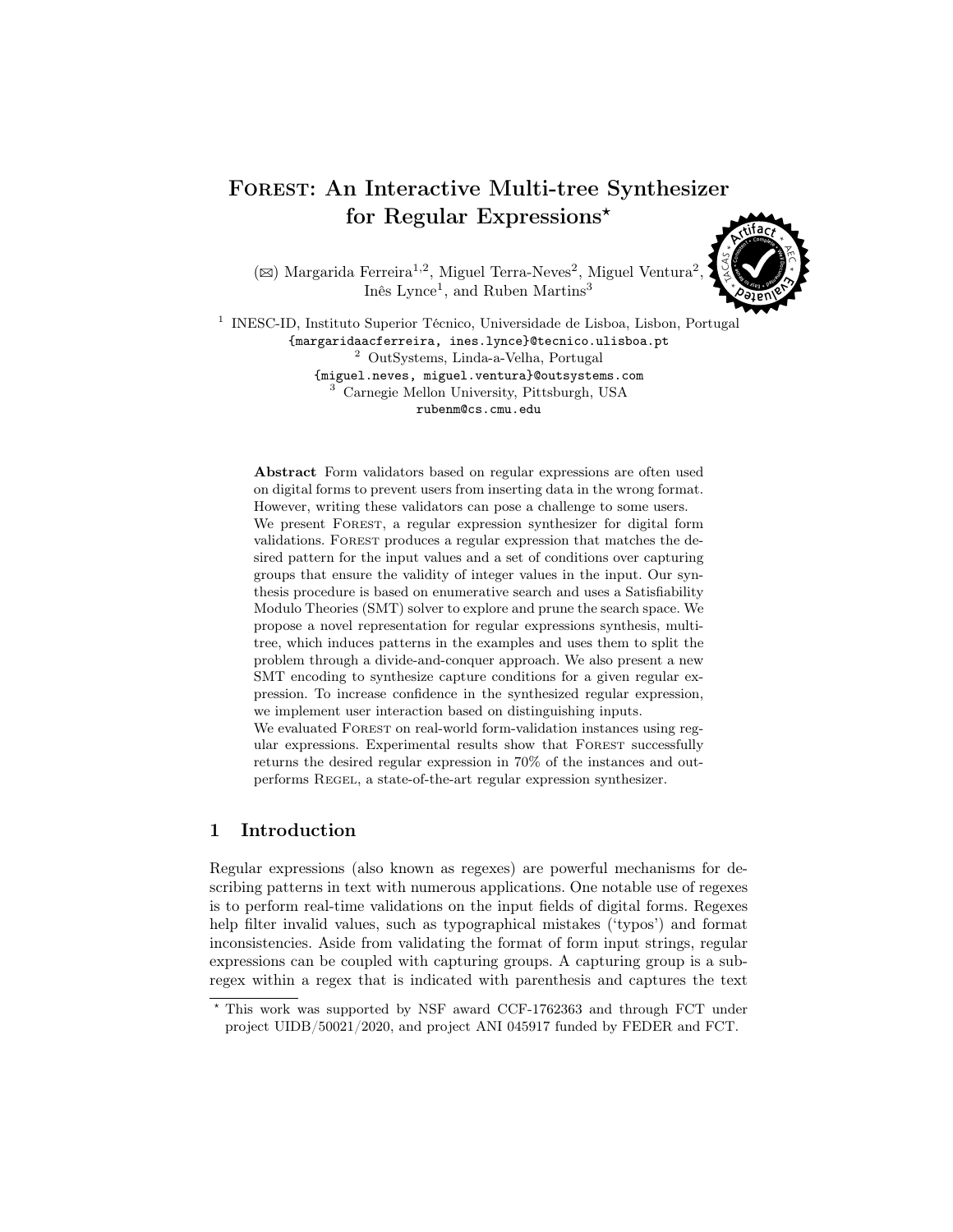matched by the sub-regex inside them. Capturing groups are used to extract information from text and, in the domain of form validation, they can be used to enforce conditions over values in the input string. In this paper, we focus on the capture of integer values in input strings, and we use the notation  $\hat{\mathbf{x}}_i, i \in \{0, 1, ...\}$ to refer to the integer value of the text captured by the  $(i+1)$ <sup>th</sup> group.

Form validations often rely on complex regexes which require programming skills that not all users possess. To help users write regexes, prior work has proposed to synthesize regular expressions from natural language  $[1,9,12,27]$  $[1,9,12,27]$  $[1,9,12,27]$  $[1,9,12,27]$  or from positive and negative examples  $[1,7,10,26]$  $[1,7,10,26]$  $[1,7,10,26]$  $[1,7,10,26]$ . Even though these techniques assist users in writing regexes for search and replace operations, they do not specifically target digital form validation and do not take advantage of the structured format of the data.

In this paper, we propose Forest, a new program synthesizer for regular expressions that targets digital form validations. FOREST takes as input a set of examples and returns a regex validation. FOREST accepts three types of examples: (i) valid examples: correct values for the input field, (ii) invalid examples: incorrect values for the input field due to their *format*, and (iii) **conditional** invalid examples (optional): incorrect values for the input field due to their values. Forest outputs a regex validation, consisting of two components: (i) a regular expression that matches all valid and none of the invalid examples and (ii) capture conditions that express integer conditions that are satisfied by the values on all the valid but none of the conditional invalid examples.

<span id="page-1-0"></span>Motivating Example. Suppose a user is writing a form where one of the fields is a date that must respect the format DD/MM/YYYY. The user wants to accept:

|          | 19/08/1996<br>26/10/1998 | 22/09/2000<br>01/12/2001 | 29/09/2003<br>31/08/2015 |
|----------|--------------------------|--------------------------|--------------------------|
| But not: |                          |                          |                          |
|          | 19/08/96                 | 22.09.2000               | 29/9/2003                |
|          | 26-10-1998               | 1/12/2001                | 2015/08/31               |

A regular expression can be used to enforce this format. Instead of writing it, the user may simply use the two sets of values as valid and invalid input examples to FOREST, who will output the regex  $[0-9]{2}$  (0-9] ${2}$  (0-9] ${4}$ .

Additionally, if the user wants to validate not only the format, but also the values in the date, we can consider as conditional invalid the examples:

| 33/08/1996 | 22/13/2000 | 12/31/2003 |
|------------|------------|------------|
| 26/00/1998 | 00/12/2001 | 52/03/2015 |

FOREST will output a regex validation complete with conditions over capturing groups that ensures only valid values are inserted as the day and month:  $($ [0-9]{2})/([0-9]{2})/[0-9]{4},  $$0 \lt 31 \land $0 \gt 1 \land $1 \lt 12 \land $1 \gt 1$ .

As we can see in the [motivating example,](#page-1-0) data inserted into digital forms is usually structured and shares a common pattern among the valid examples. In this example, the data has the shape dd/dd/dddd where d represents a digit. This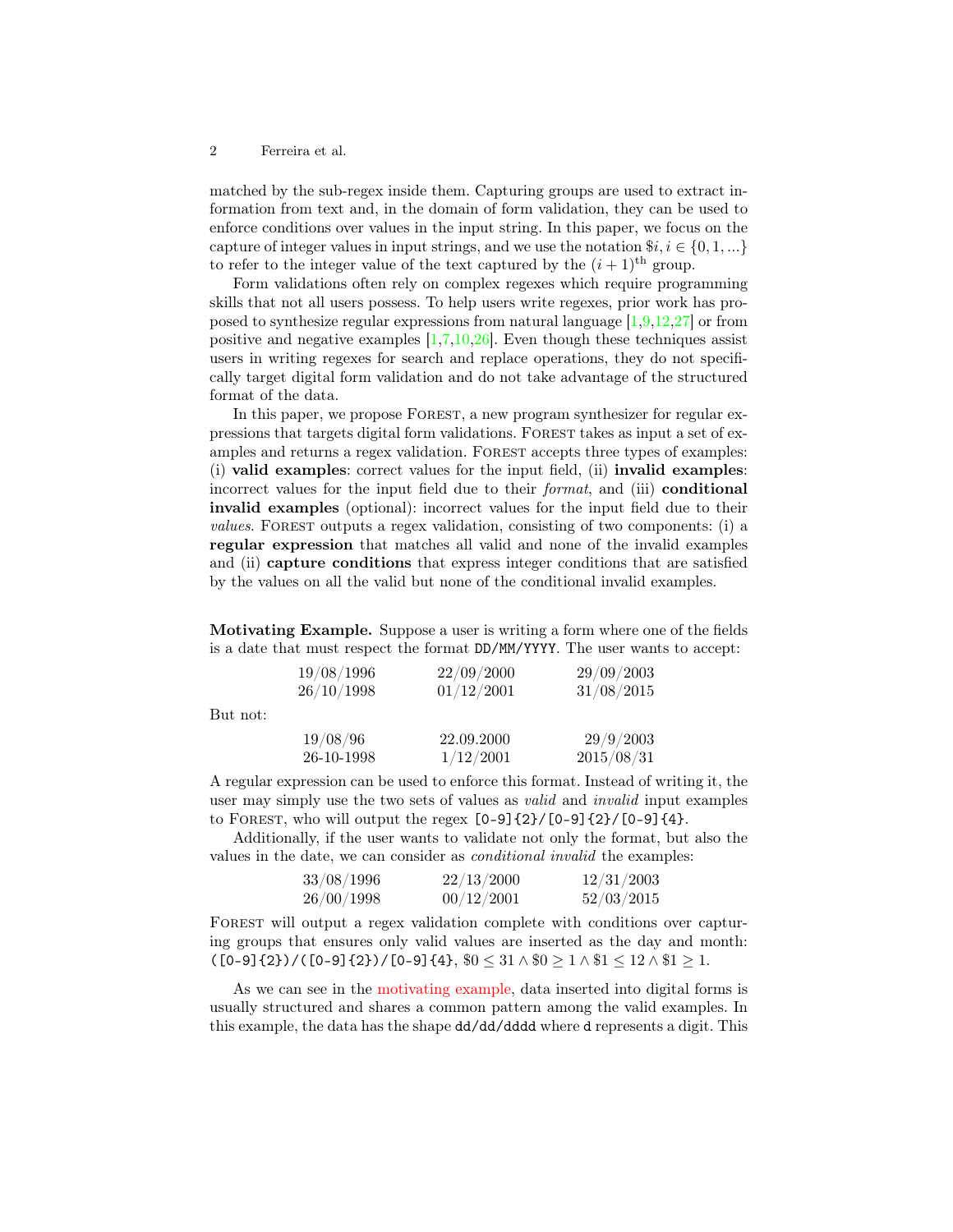<span id="page-2-0"></span>

Figure 1: Regex synthesis

contrasts with general regexes for search and replace operations that are often performed over unstructured text. Forest takes advantage of this structure by automatically detecting these patterns and using a divide-and-conquer approach to split the expression into simpler sub-expressions, solving them independently, and then merging their information to obtain the final regular expression. Additionally, FOREST computes a set of capturing groups over the regular expression, which it then uses to synthesize integer conditions that further constrain the accepted values for that form field.

Input-output examples do not require specialized knowledge and are accessible to users. However, there is one downside to using examples as a specification: they are ambiguous. There can be solutions that, despite matching the examples, do not produce the desired behavior in situations not covered in them. The ambiguity of input-output examples raises the necessity of selecting one among multiple candidate solutions. To this end, we incorporate a user interaction model based on distinguishing inputs for both the synthesis of the regular expressions and the synthesis of the capture conditions.

In summary, this paper makes the following contributions:

- We propose a multi-tree SMT representation for regular expressions that leverages the structure of the input to apply a divide-and-conquer approach. – We propose a new method to synthesize capturing groups for a given regular
- expression and integer conditions over the resulting captures.
- We implemented a tool, Forest, that interacts with the user to disambiguate the provided specification. FOREST is evaluated on real-world instances and its performance is compared with a state-of-the-art synthesizer.

## 2 Synthesis Algorithm Overview

The task of automatically generating a program that satisfies some desired behavior expressed as a high-level specification is known as Program Synthesis. Programming by Example (PBE) is a branch of Program Synthesis where the desired behavior is specified using input-output examples.

Our synthesis procedure is split into two stages, each relative to an output component. First, Forest synthesizes the regular expression, which is the basis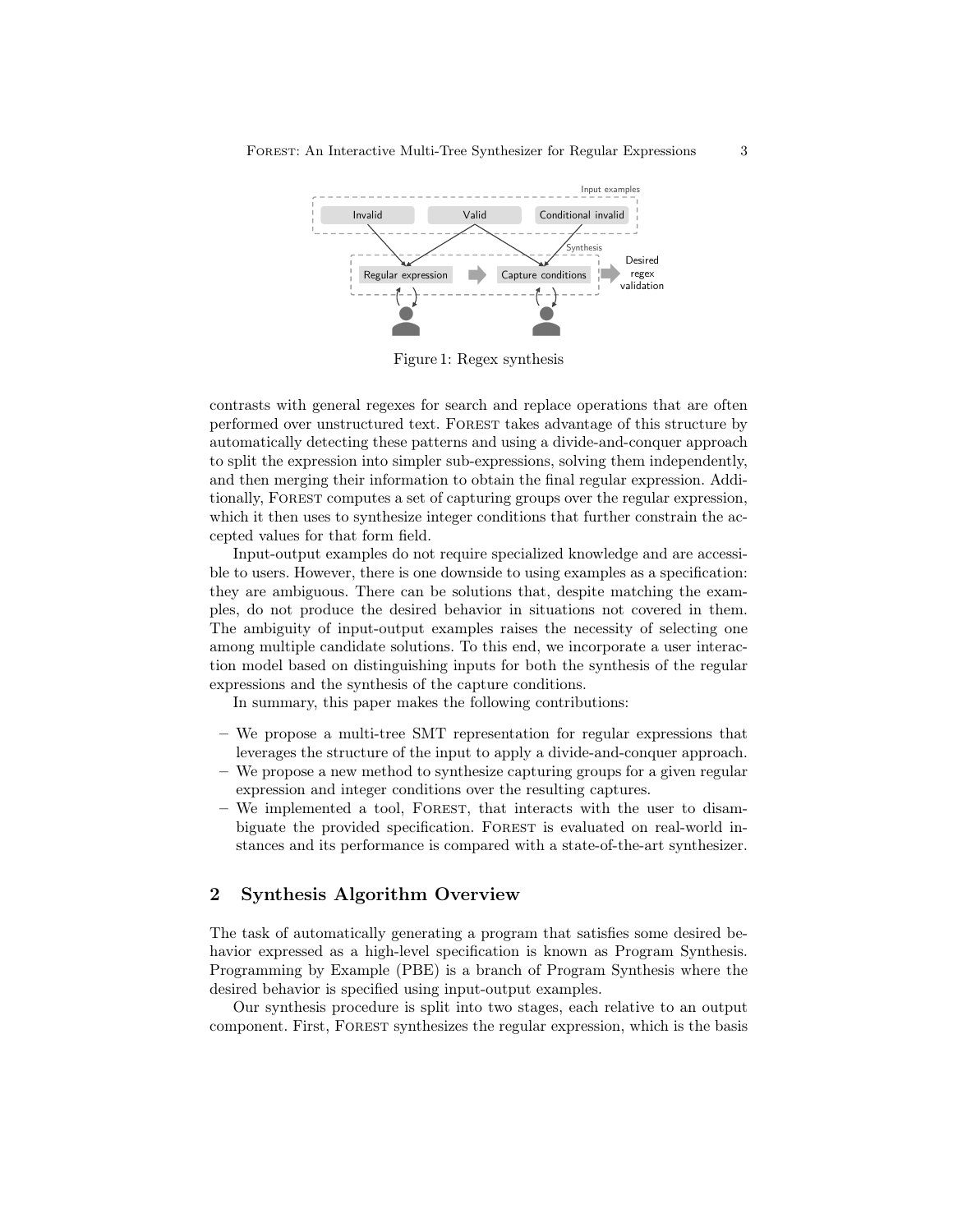<span id="page-3-0"></span>

Figure 2: Interactive enumerative search

for the synthesis of capturing groups. Secondly, Forest synthesizes the capture conditions, by first computing a set of capturing groups and then the conditions to be applied to the resulting captures. The synthesis stages are detailed in sections [3](#page-4-0) and [4.](#page-7-0) [Figure 1](#page-2-0) shows the regex validation synthesis pipeline. Both stages of our synthesis algorithm employ enumerative search, a common approach to solve the problem of program synthesis  $[4,5,10,17,21]$  $[4,5,10,17,21]$  $[4,5,10,17,21]$  $[4,5,10,17,21]$  $[4,5,10,17,21]$ . The enumerative search cycle is depicted in [Figure 2.](#page-3-0)

There are two key components for program enumeration: the enumerator and the verifier. The enumerator successively enumerates programs from the a predefined Domain Specific Language (DSL). Following the Occam's razor principle, programs are enumerated in increasing order of complexity. The DSL defines the set of operators that can be used to build the desired program. Forest dynamically constructs its DSL to fit the problem at hand: it is as restricted as possible, without losing the necessary expressiveness. The regular expression DSL construction procedure is detailed in [section 3.1.](#page-4-1)

For each enumerated program, the verifier subsequently checks whether it satisfies the provided examples. Program synthesis applications generate very large search spaces; nevertheless, the search space can be significantly reduced by pruning several infeasible expressions along with each incorrect expression found. In the first stage of the regex validation synthesis, the enumerated programs are regular expressions. The enumeration and pruning of regular expressions is described in [section 3.2.](#page-4-2) In the second stage of regex validation synthesis, we deal with the enumeration of capturing groups over a pre-existing regular expression. This process is described in [section 4.1.](#page-7-1)

To circumvent the ambiguity of input-output examples, Forest implements an interaction model. A new component, the distinguisher, ascertains, for any two given programs, whether they are equivalent. When Forest finds two different validations that satisfy all examples, it creates a distinguishing input: a new input that has a different output for each validation. To disambiguate between two programs, Forest shows the new input to the user, who classifies it as valid or invalid, effectively choosing one program over the other. The new input-output pair is added to the examples, and the enumeration process continues until there is only one solution left. This interactive cycle is described for the synthesis of regular expressions in [section 3.3](#page-7-2) and capture conditions in [section 4.3.](#page-9-0)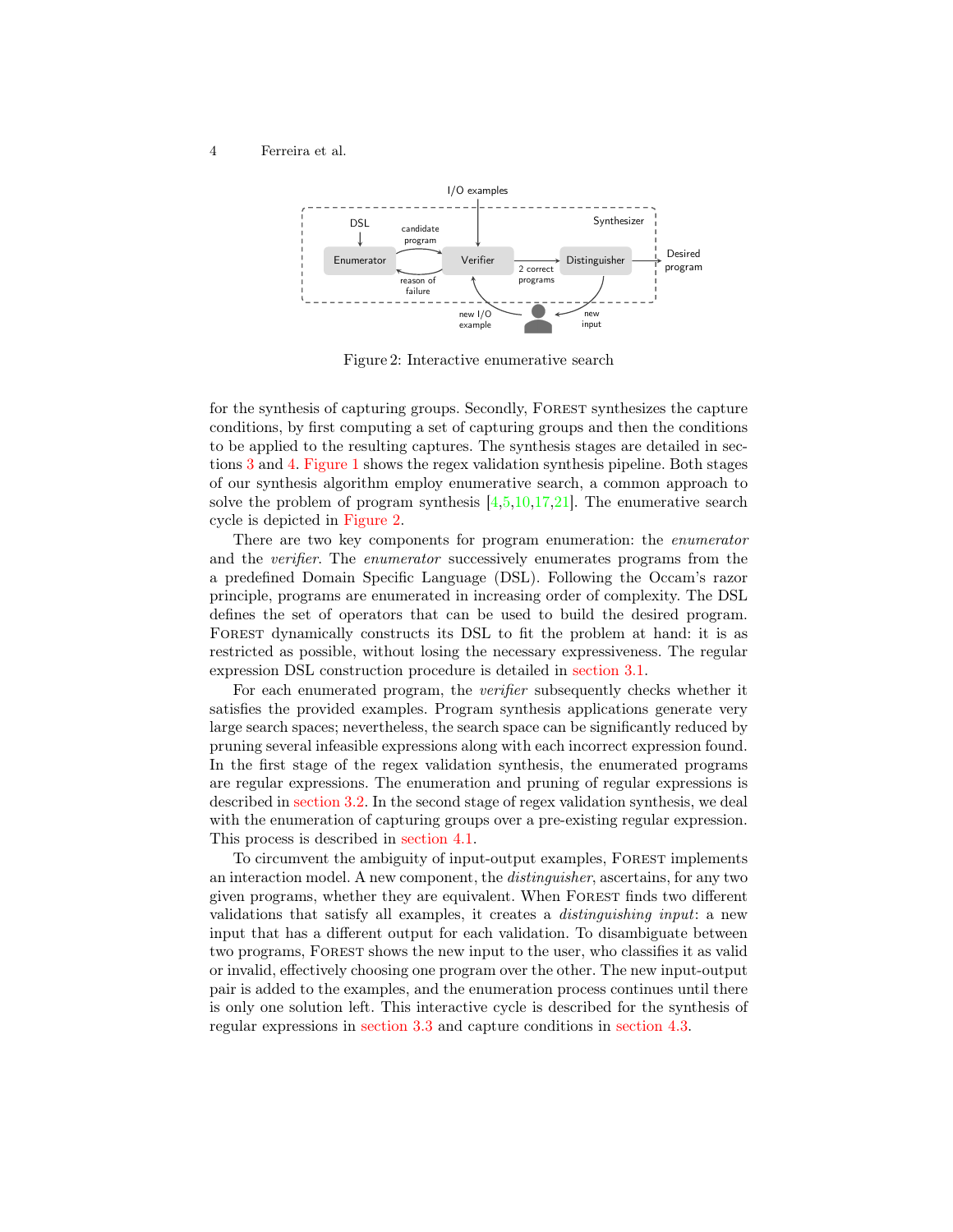<span id="page-4-3"></span>

Figure 3:  $[0-9]{2}/[0-9]{2}/[0-9]{4}$  represented as a k-tree with  $k = 2$ 

## <span id="page-4-0"></span>3 Regular Expressions Synthesis

In this section we describe the enumerative synthesis procedure that generates a regular expression that matches all valid examples and none of the invalid.

#### <span id="page-4-1"></span>3.1 Regular Expressions DSL

Before the synthesis procedure starts, we define which operators can be used to build the desired regular expression and the values each operator can take as argument. Forest's regular expression DSL includes the regex union and concatenation operators, as well as several regular expression quantifiers:

- $-$  Kleene closure:  $r^*$  matches r zero or more times,
- positive closure:  $r^+$  matches r one or more times,
- option:  $r$ ? matches  $r$  zero or one times,
- ranges:  $r{m}$  matches r exactly m times, and  $r{m,n}$  matches r at least m times and at most *n* times.

The possible values for the range operators are limited depending on the valid examples provided by the user. For the single-valued range operator,  $r{m}$ , we consider only the integer values such that  $2 \leq m \leq l$ , where l is the length of the longest valid example string. In the two-valued range operator,  $r{m, n}$ , the values of m and n are limited to integers such that  $0 \le m \le n \le l$ . The tuple  $(0,1)$  is not considered, since it is equivalent to the option quantifier:  $r\{0,1\} = r$ ?.

All operators can be applied to regex literals or composed with each other to form more complex expressions. The regex literals considered in the synthesis procedure include the individual letters, digits or symbols present in the examples and all character classes that contain them. The character classes contemplated in the DSL are [0-9], [A-Z], [a-z] and all combinations of those, such as [A-Za-z] or [0-9A-Za-z]. Additionally, [0-9A-F] and [0-9a-f] are used to represent hexadecimal numbers.

#### <span id="page-4-2"></span>3.2 Regex Enumeration

To enumerate regexes, the synthesizer requires a structure capable of representing every feasible expression. We use a tree-based representation of the search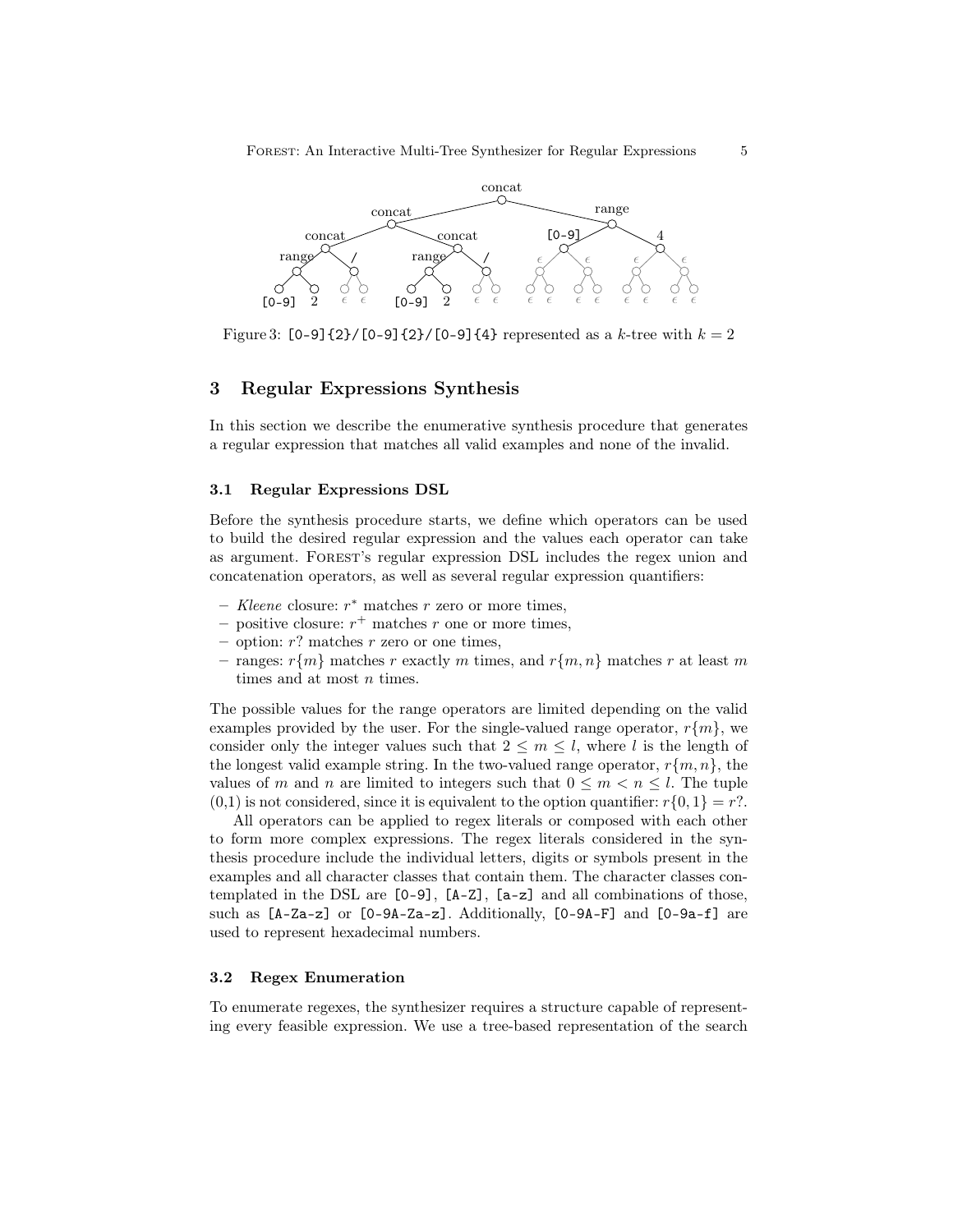<span id="page-5-0"></span>

Figure 4:  $[0-9]{2}/[0-9]{2}/[0-9]{2}$  [0-9]  $[4]$  represented as a multi-tree with  $n = 5$ and  $k = 2$ , resulting from the concatenation of 5 simpler regexes

space. A  $k$ -tree of depth  $d$  is a tree in which every internal node has exactly  $k$  children and every leaf node is at depth d. A program corresponds to an assignment of a DSL construct to each tree node, the node's descendants are the construct's arguments. If  $k$  is the greatest arity among all DSL constructs, then a k-tree of depth d can represent all programs of depth up to d in that DSL. The arity of constructs in Forest's regex DSLs is at most 2, so all regexes in the search space can be represented using 2-trees. To allow constructs with arity smaller than k, some children nodes are assigned the *empty* symbol,  $\epsilon$ . In [Fig](#page-4-3)[ure 3,](#page-4-3) the regex from the [motivating example,](#page-1-0)  $[0-9]$  $\{2\}/[0-9]$  $\{2\}/[0-9]$  $\{4\}$ , is represented as a 2-tree of depth 5.

To explore the search space in order of increasing complexity, we enumerate k-trees of lower depths first and progressively increase the depth of the trees as previous depths are exhausted. The enumerator encodes the k-tree as an SMT formula that ensures the program is well-typed. A model that satisfies the formula represents a valid regex. Due to space constraints we omit the  $k$ -tree encoding but further details can be found in the literature  $[2,17]$  $[2,17]$ .

Multi-tree representation. We considered several validators for digital forms and observed that many regexes in this domain are the concatenation of relatively simple regexes. However, the successive concatenation of simple regexes quickly becomes complex in its  $k$ -tree representation. Recall the regex for date validation presented in the [motivating example:](#page-1-0)  $[0-9]{2}/[0-9]{2}/[0-9]{4}.$ Even though this is the concatenation of 5 simple sub-expressions, each of depth at most 2, its representation as a  $k$ -tree has depth 5, as shown in [Figure 3.](#page-4-3)

The main idea behind the multi-tree constructs is to allow the number of concatenated sub-expressions to grow without it reflecting exponentially on the encoding. The multi-tree structure consists of  $n \, k$ -trees, whose roots are connected by an artificial root node, interpreted as an  $n$ -ary concatenation operator. This way, we are able to represent regexes using fewer nodes. [Figure 4](#page-5-0) is the multi-tree representation of the same regex as [Figure 3,](#page-4-3) and shows that the multi-tree construct can represent this expression using half the nodes.

The k-tree enumerator successively explores k-trees of increasing depth. However, multi-tree has two measures of complexity: the depth of the trees,  $d$ , and the number of trees,  $n$ . FOREST employs two different methods for increasing these values: static multi-tree and dynamic multi-tree.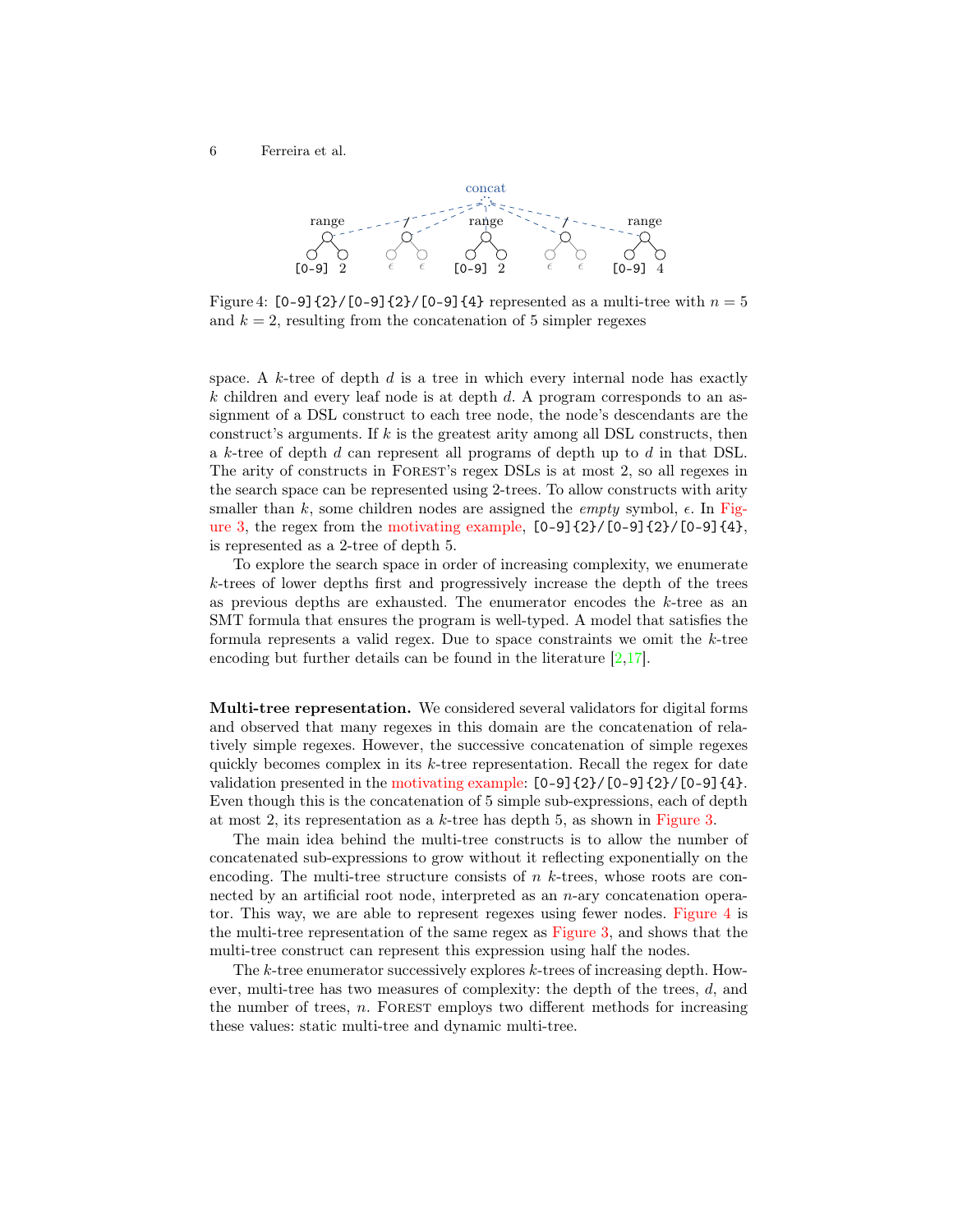<span id="page-6-1"></span>**Static multi-tree.** In the static multi-tree method, the synthesizer fixes  $n$ and progressively increases  $d$ . To find the value of  $n$ , there is a preprocessing step, in which Forest identifies patterns in the valid examples. This is done by first identifying substrings common to all examples. A substring is considered a dividing substring if it occurs exactly the same number of times and in the same order in all examples. Then, we split each example before and after the dividing substrings. Each example becomes an array of *n* strings.

Example 1. Consider the valid examples from the [motivating example.](#page-1-0) In these examples, '/' is a dividing substring because it occurs in every example, and exactly twice in each one. '0' is a common substring but not a dividing substring because it does not occur the same number or times in all examples. After splitting on  $\frac{1}{2}$ , each example becomes a tuple of 5 strings:

| ('19', ')', '08', ')', '1996') | $(01', \frac{1}{2}, \frac{12}{2}, \frac{1}{2}, \frac{2001}{2})$ |
|--------------------------------|-----------------------------------------------------------------|
| ('26', ')', '10', ')', '1998') | (29', 7', 09', 7', 2003')                                       |
| ('22', ')', '09', ')', '2000') | ('31', '/', '08', '/', '2015')                                  |

Then, we apply the multi-tree method with n trees. For every  $i \in \{1, ..., n\}$ , the  $i^{th}$  sub-tree represents a regex that matches all strings in the  $i^{th}$  position of the split example tuples and the concatenation of the  $n$  regexes will match the original example strings. Since each tree is only synthesizing a part of the original input strings, a reduced DSL is recomputed for each tree.

Dynamic multi-tree. The dynamic multi-tree method is employed when the examples cannot be split because there are no dividing substrings. In this scenario, the enumerator will still use a multi-tree construct to represent the regex. However, the number of trees is not fixed and all trees use the original, complete DSL. A multi-tree structure with n k-trees of depth d has  $n \times (k^d - 1)$  nodes. FOREST enumerates trees with different values of  $(n, d)$  in increasing order of number of nodes, starting with  $n = 1$  and  $d = 2$ , a simple k-tree of depth 2.

<span id="page-6-0"></span>Pruning. We prune regexes which are provably equivalent to others in the search space by using algebraic rules of regular expressions like the following:

| $(r*)^* \equiv r*$                       | $(r?)$ ? $\equiv r$ ?                                   | $(r+) + \equiv r+$               |
|------------------------------------------|---------------------------------------------------------|----------------------------------|
| $(r+)$ * $\equiv$ $(r*)$ + $\equiv$ $r*$ | $(r?)^* \equiv (r*)^2 \equiv r*$                        | $(r?) + \equiv (r+) ? \equiv r*$ |
| $(r*)\{m\} \equiv (r\{m\})*$             | $(r+)$ {m} $\equiv (r{m})+$                             | $(r?)\{m\} \equiv (r\{m\})$ ?    |
|                                          | $r\{n\}\{m\} \equiv r\{m\}\{n\} \equiv r\{m \times n\}$ |                                  |

To prevent the enumeration of equivalent regular expressions, we add SMT constraints that block all but one possible representation of each regex. Take, for example, the equivalence  $(r?) + \equiv r *$ . We want to consider only one way to represent this regex, so we add a constraint to block the construction  $(r?)+$  for any regex  $r$ . Another such equivalence results from the idempotence of union: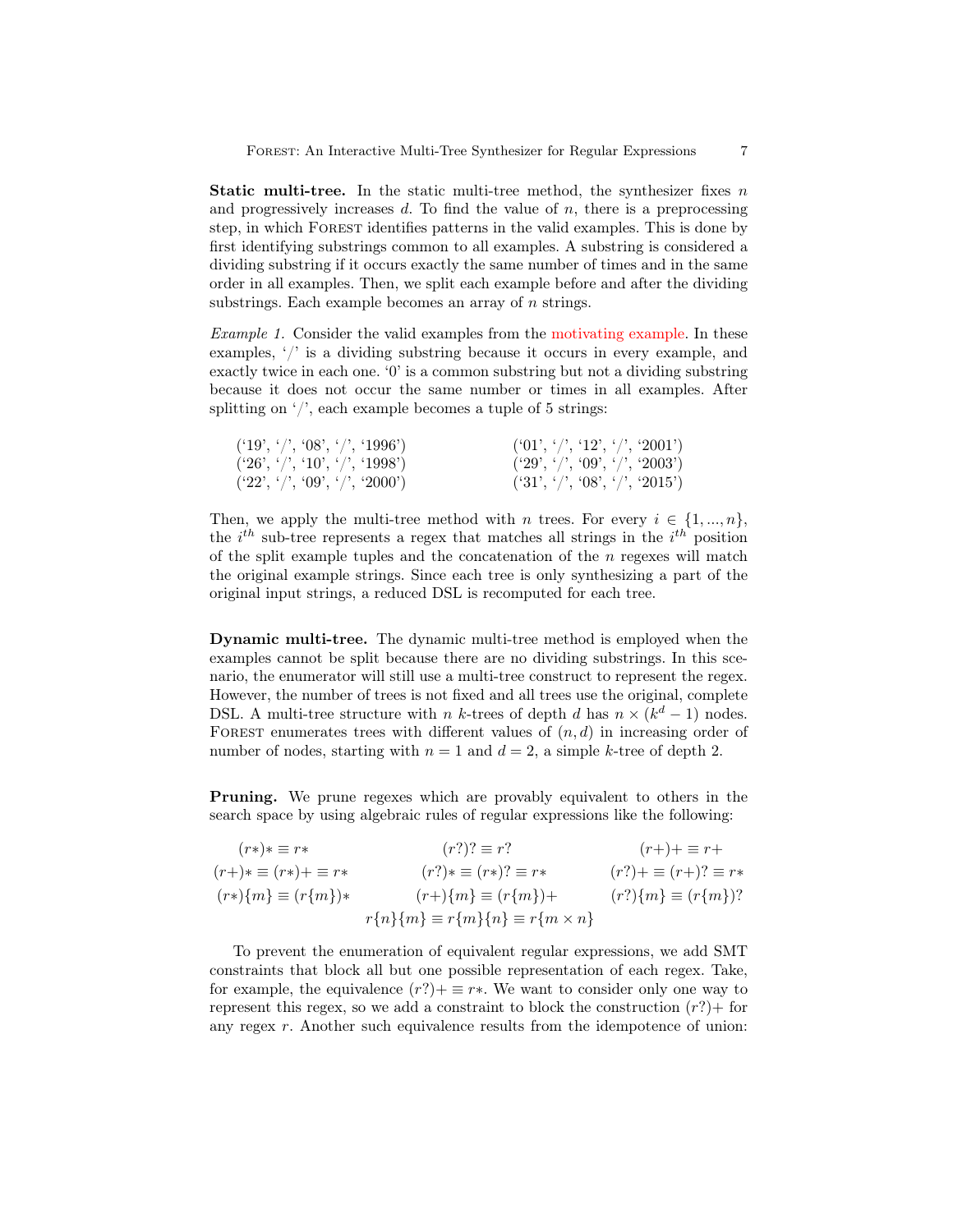$r|r = r$ . To prevent the enumeration of expressions of the type  $r|r$ , every time the union operator is assigned to a node  $i$ , we force the sub-tree underneath  $i$ 's left child to be different from the sub-tree underneath  $i$ 's right child by at least one node. When we enumerate a regex that is not consistent with the examples, it is eliminated from the search space. Along with the incorrect regex, we want to eliminate regexes that are equivalent to it. The union operator in the regular expressions DSL is commutative:  $r|s = s|r$ , for any regexes r and s. Thus, whenever an expression containing  $r|s$  is discarded, we eliminate the expression that contains  $s|r$  in its place as well.

#### <span id="page-7-2"></span>3.3 Regex Disambiguation

To increase confidence in the synthesizer's solution, FOREST disambiguates the specification by interacting with the user. We employ an interaction model based on distinguishing inputs, which has been successfully used in several synthesizers [\[11](#page-16-10)[,24](#page-17-2)[,25,](#page-17-3)[14\]](#page-16-11). To produce a distinguishing input, we require an SMT solver with a regex theory, such as Z3 [\[15,](#page-16-12)[23\]](#page-17-4). Upon finding two regexes that satisfy the user-provided examples,  $r_1$  and  $r_2$ , we use the SMT solver to solve the formula:

<span id="page-7-3"></span>
$$
\exists s : r_1(s) \neq r_2(s), \tag{1}
$$

where  $r_1(s)$  (resp.  $r_2(s)$ ) is True if and only if  $r_1$  (resp.  $r_2$ ) matches the string s. A string s that satisfies  $(1)$  is a distinguishing input. FOREST asks the user to classify this input as valid or invalid, and s is added to the respective set of examples, thus eliminating either  $r_1$  or  $r_2$  from the search space. After the first interaction, the synthesis procedure continues only until the end of the current depth and number of trees.

## <span id="page-7-0"></span>4 Capturing Groups Synthesis

In this section we describe the synthesis procedure of the second component of a regex validation: a set of integer conditions over captured values that are satisfied by all valid examples but none of the conditional invalid examples.

## <span id="page-7-1"></span>4.1 Capturing Groups Enumeration

To enumerate capturing groups, FOREST starts by identifying the regular expression's atomic sub-regexes: the smallest sub-regexes whose concatenation results in the original complete regex. For example, [0-9]{2} is an atomic sub-regex: there are no smaller sub-regexes whose concatenation results in it. It does not make sense to place a capturing group inside atomic sub-regexes:  $(0-9)$   $(2)$ does not have a clear meaning. Once identified, the atomic sub-regexes are placed in an ordered list. Enumerating capturing groups over the regular expression is done by enumerating non-empty disjoint sub-lists of this list. The elements inside each sub-list form a capturing group.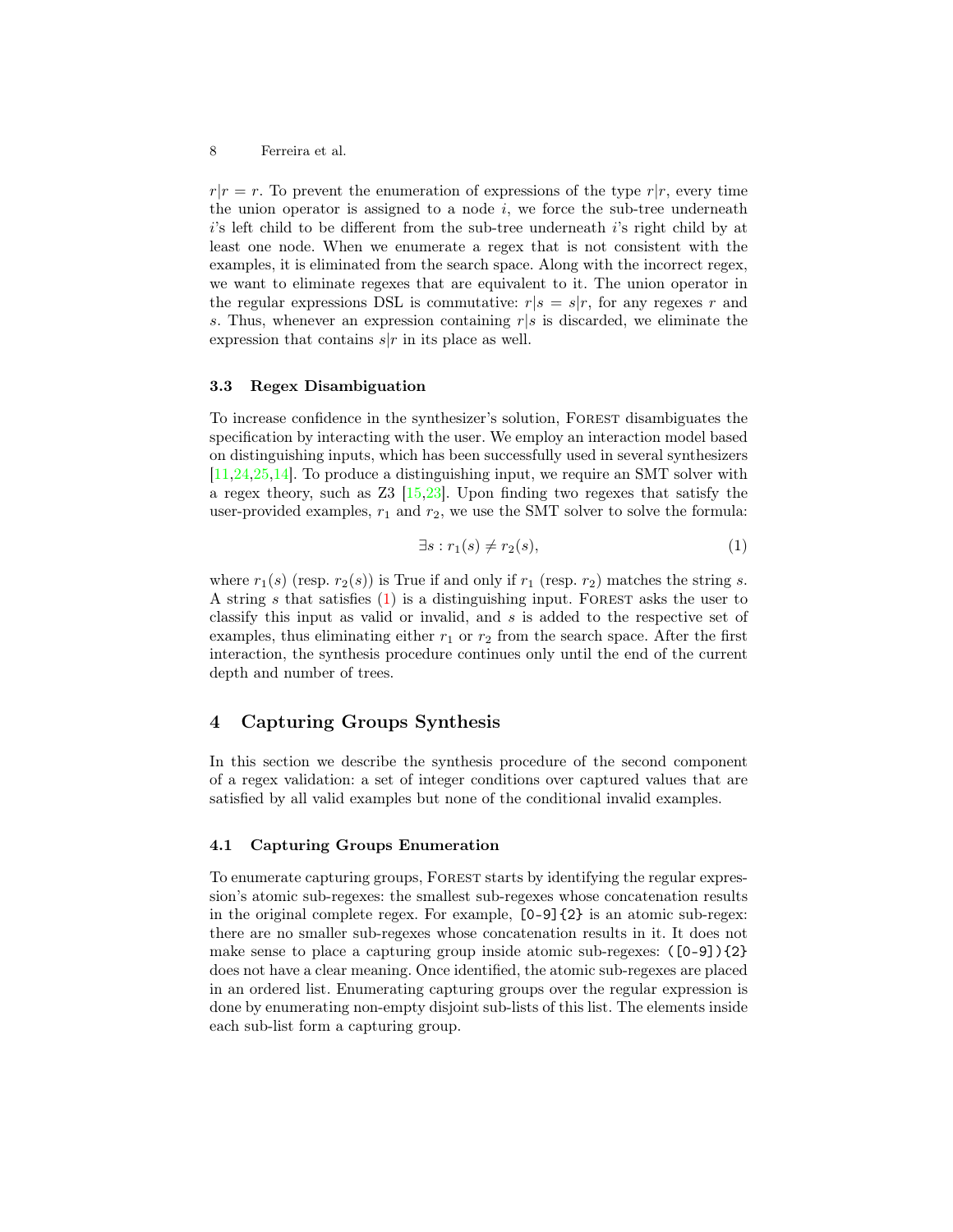*Example 2.* Recall the date regex:  $[0-9]{2}/[0-9]{2}$  [2}/ $[0-9]{4}$ . The respective list of atomic sub-regexes is  $[0-9] \{2\}$ ,  $\ell$ ,  $[0-9] \{2\}$ ,  $\ell$ ,  $[0-9] \{4\}$ . The following are examples of sub-lists of the atomic sub-regexes list and their resulting capturing groups:

 $[[[0-9]\{2\}], \ /$ ,  $[0-9]\{2\}, \ /$ ,  $[0-9]\{4\}] \rightarrow ([0-9]\{2\})/[0-9]\{2\}/[0-9]\{4\}$  $[[[0-9]\{2\}], \, /, \, [0-9]\{2\}], \, /, \, [0-9]\{4\}] \rightarrow (0-9]\{2\}) / (0-9]\{2\}) / (0-9]\{4\})$ 

#### 4.2 Capture Conditions Synthesis

To compute capture conditions, we need all conditional invalid examples to be matched by the regular expression. After, capturing groups are enumerated as described in [section 4.1.](#page-7-1) The number of necessary capturing groups is not known beforehand, so we enumerate capturing groups in increasing number.

A capture condition is a 3-tuple: it contains the captured text, an integer comparison operator and an integer argument. FOREST considers only two integer comparison operators,  $\leq$  and  $\geq$ . However, the algorithm can be easily expanded to include other operators. Let C be a set of capturing groups and  $\mathcal{C}(x)$  the integer captures that result from applying C to example string x. Let  $\mathcal{D}_c$  be the set of all possible capture conditions over capturing groups  $\mathcal{C}$ .  $\mathcal{D}_{\mathcal{C}}$  results from combining each capturing group with each integer operator. Finally, let  $V$  be the set of all valid examples,  $\mathcal I$  the set of all conditional invalid examples, and  $\mathcal{X} = \mathcal{V} \cup \mathcal{I}$  the union of these two sets.

Given capturing groups  $\mathcal{C}$ , FOREST uses Maximum Satisfiability Modulo Theories (MaxSMT) to select from  $\mathcal{D}_{\mathcal{C}}$  the minimum set of conditions that are satisfied by all valid examples and none of the conditional invalid. To encode the problem, we define two sets of Boolean variables. First, we define  $s_{cap,x}$  for every  $cap \in \mathcal{C}(x)$  and  $x \in \mathcal{X}$ .  $s_{cap,x}$  = True if capture cap in example x satisfies all used conditions that refer to it. We also define  $u_{cond}$  for all  $cond \in \mathcal{D}_{\mathcal{C}}$ .  $u_{cond} =$ True means condition cond is used in the solution. Additionally, we define a set of integer variables  $b_{cond}$ , for all conditions  $cond \in \mathcal{D}_{\mathcal{C}}$  that represent the integer argument present in each condition.

Let  $SMT(cond, x)$  be the SMT representation of condition *cond* for example x: the capture is an integer value, and the integer argument is the corresponding  $b_{cond}$  variable. Let  $\mathcal{D}_{cap} \subseteq \mathcal{D}_{\mathcal{C}}$  be the set of capture conditions that refer to capture cap. Constraint [\(2\)](#page-8-0) states that a capture cap in example x satisfies all conditions if and only if for every condition that refers to cap either it is not used in the solution or it is satisfied for the value of that capture in that example:

<span id="page-8-0"></span>
$$
s_{cap,x} \leftrightarrow \bigwedge_{cond \in \mathcal{D}_{cap}} u_{cond} \rightarrow \text{SMT}(cond, x). \tag{2}
$$

Example 3. Recall the first valid string from the [motivating example:](#page-1-0)  $x_0 =$ " $19/08/1996$ ". Suppose FOREST has already synthesized the desired regular expression and enumerated a capturing group that corresponds to the day: ( $[0-9]$ {2})/ $[0-9]$ {2}/ $[0-9]$ {4}. Let *cond*<sub>0</sub> and *cond*<sub>1</sub> be the conditions that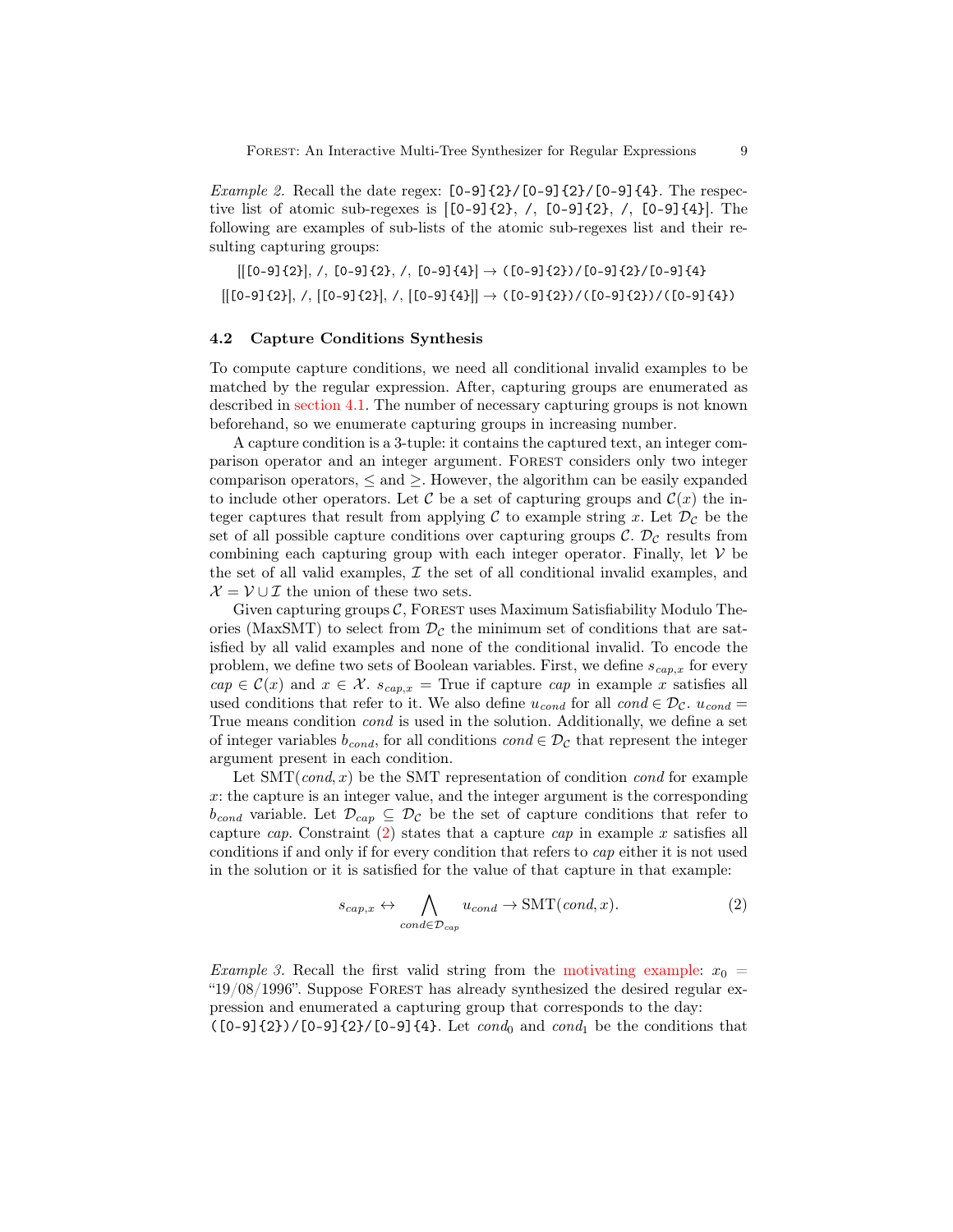refer to the first (and only) capturing group, \$0, and operators  $\leq$  and  $\geq$  respectively. The SMT representation for  $\text{cond}_0$  and  $x_0$  is  $\text{SMT}(\text{cond}_0, x_0) = 19 \leq$  $b_{cond_0}$ . Constraint [\(2\)](#page-8-0) is:

$$
s_{0,x_0} \leftrightarrow (u_{cond_0} \to 19 \le b_{cond_0}) \land (u_{cond_1} \to 19 \ge b_{cond_1}).
$$

Then, we ensure the used conditions are satisfied by all valid examples and none of the conditional invalid examples:

$$
\bigwedge_{x \in \mathcal{V}} \bigwedge_{cap \in \mathcal{C}(x)} s_{cap,x} \land \bigwedge_{x \in \mathcal{I}} \bigvee_{cap \in \mathcal{C}(x)} \neg s_{cap,x}.\tag{3}
$$

Since we are looking for the minimum set of capture conditions, we add soft clauses to penalize the usage of capture conditions in the solution:

$$
\bigwedge_{cond \in \mathcal{D}_{\mathcal{C}}} \neg u_{cond}.\tag{4}
$$

We consider part of the solution only the capture conditions whose  $u_{cond}$ is True in the resulting SMT model. We also extract the values of the integer arguments in each condition from the model values of the  $b_{cond}$  variables.

#### <span id="page-9-0"></span>4.3 Capture Conditions Disambiguation

To ensure the solution meets the user's intent, FOREST disambiguates the specification using, once again, a procedure based on distinguishing inputs. Once FOREST finds two different sets of capture conditions  $S_1$  and  $S_2$  that satisfy the specification, we look for a distinguishing input: a string  $c$  which satisfies all capture conditions in  $S_1$ , but not those in  $S_2$ , or vice-versa. First, to simplify the problem, FOREST eliminates from  $S_1$  and  $S_2$  conditions which are present in both: these are not relevant to compute a distinguishing input. Let  $S_1^*$  (resp.  $S_2^*$ ) be the subset of  $S_1$  (resp.  $S_2$ ) containing only the distinguishing conditions, i.e., the conditions that differ from those in  $\mathcal{S}_2$  (resp.  $\mathcal{S}_1$ ).

We do not compute the distinguishing string  $c$  directly. Instead, we compute the integer value of the distinguishing captures in  $c$ , i.e., the captures that result from applying the regular expression and its capturing groups to the distinguishing input string. We define  $|\mathcal{C}|$  integer variables,  $c_i$ , which correspond to the values of the distinguishing captures:  $c_0, c_1, ..., c_{|\mathcal{C}|} = \mathcal{C}(c)$ .

As before, let  $SMT(cond, c)$  be the SMT representation of each condition cond. Each capture in  $\mathcal{C}(c)$  is represented by its respective  $c_i$ , the operator maintains it usual semantics and the integer argument is its value in the solution to which the condition belongs. Constraint  $(5)$  states that c satisfies the conditions in one solution but not the other.

<span id="page-9-1"></span>
$$
\bigwedge_{cond \in S_1^*} SMT(cond, c) \quad \neq \bigwedge_{cond \in S_2^*} SMT(cond, c). \tag{5}
$$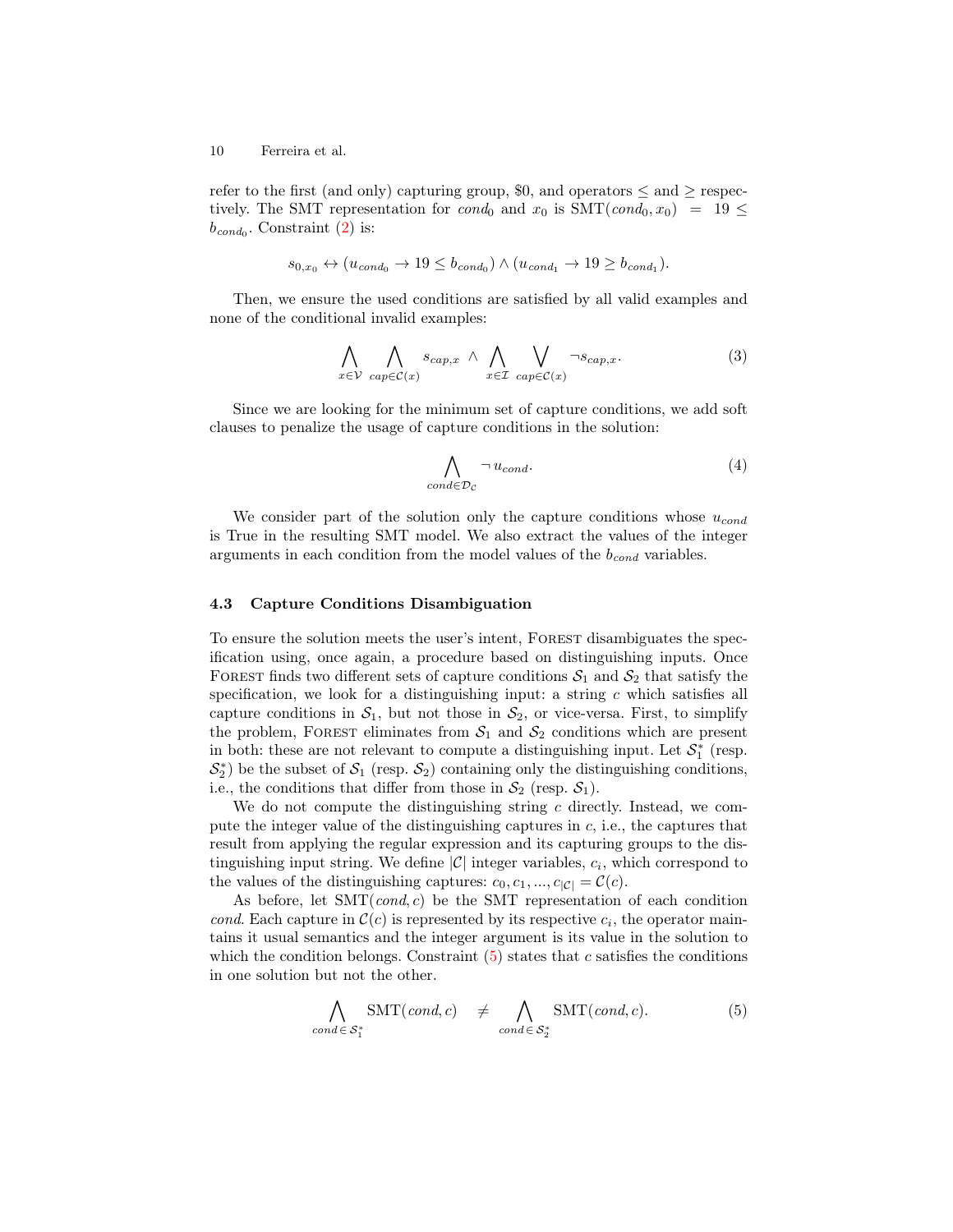In the end, to produce the distinguishing string  $c$ , FOREST picks an example from the valid set, applies the regular expression with the capturing groups to it, and replaces its captures with the model values for  $c_i$ .

FOREST asks the user to classify  $c$  as valid or invalid. Depending on the user's answer,  $c$  is added as a valid or conditional invalid example, effectively eliminating either  $S_1$  or  $S_2$  from the search space.

Example 4. Recall the examples from the [motivating example.](#page-1-0) No example invalidates a date with the day 32, so Forest will find two correct sets of capture conditions over the regular expression  $([0-9] \{2\})/([0-9] \{2\})/[0-9] \{4\}$ :  $\mathcal{S}_1 = \{\$0 \leq 31, \$0 \geq 1, \$1 \leq 12, \$1 \geq 1\}, \text{ and } \mathcal{S}_2 = \{\$0 \leq 32, \$0 \geq 1, \$1 \leq 12, \$1 \leq 12, \$1 \leq 12, \$1 \leq 12, \$1 \leq 12, \$1 \leq 12, \$1 \leq 12, \$1 \leq 12, \$1 \leq 12, \$1 \leq 12, \$1 \leq 12, \$1 \leq 12, \$1 \leq 12, \$1 \leq 12, \$1 \leq 12, \$1 \leq 12$  $12, $1 \geq 1$ . First, we define two sets containing only the distinguishing captures:  $S_1^* = \{\$0 \leq 31\}$  and  $S_2^* = \{\$0 \leq 32\}$ . Then, to find  $c_0$ , the value of the distinguishing capture for these solutions, we solve the constraint:

$$
\exists c_0 : c_0 \le 31 \ne c_0 \le 32
$$

and get the value  $c_0 = 32$  which satisfies  $S_2^*$  (and  $S_2$ ), but not  $S_1^*$  (or  $S_1$ ).

If we pick the first valid example, " $19/08/1996$ " as basis for c, the respective distinguishing input is  $c = \frac{32}{08} \div 1996$ . Once the user classifies c as invalid, c is added as a conditional invalid example and  $S_2$  is removed from consideration.

## <span id="page-10-0"></span>5 Related Work

Program synthesis has been successfully used in many domains such as string processing  $[8,19,7,26]$  $[8,19,7,26]$  $[8,19,7,26]$  $[8,19,7,26]$ , query synthesis  $[11,25,17]$  $[11,25,17]$  $[11,25,17]$ , data wrangling  $[2,5]$  $[2,5]$ , and functional synthesis [\[3,](#page-16-15)[6\]](#page-16-16). In this section, we discuss prior work on the synthesis of regular expressions [\[10,](#page-16-4)[1\]](#page-16-0) that is most closely related to our approach.

Previous approaches that perform general string processing [\[7,](#page-16-3)[26\]](#page-17-1) restrict the form of the regular expressions that can be synthesized. In contrast, we support a wide range of regular expressions operators, including the Kleene closure, positive closure, option, and range. More recent work that targets the synthesis of regexes is done by ALPHAREGEX  $[10]$  and REGEL  $[1]$ . ALPHAREGEX performs an enumerative search and uses under- and over-approximations of regexes to prune the search space. However, AlphaRegex is limited to the binary alphabet and does not support the kind of regexes that we need to synthesize for form validations. REGEL  $[1]$  is a state-of-the-art synthesizer of regular expressions based on a multi-modal approach that combines input-output examples with a natural language description of user intent. They use natural language to build hierarchical sketches that capture the high-level structure of the regex to be synthesized. In addition, they prune the search space by using under- and over-approximations and symbolic regexes combined with SMT-based reasoning. Regel's evaluation [\[1\]](#page-16-0) has shown that their PBE engine is an order of magnitude faster than ALPHAREGEX. While REGEL targets more general regexes that are suitable for search and replace operations, we target regexes for form validation which usually have more structure. In our approach, we take advantage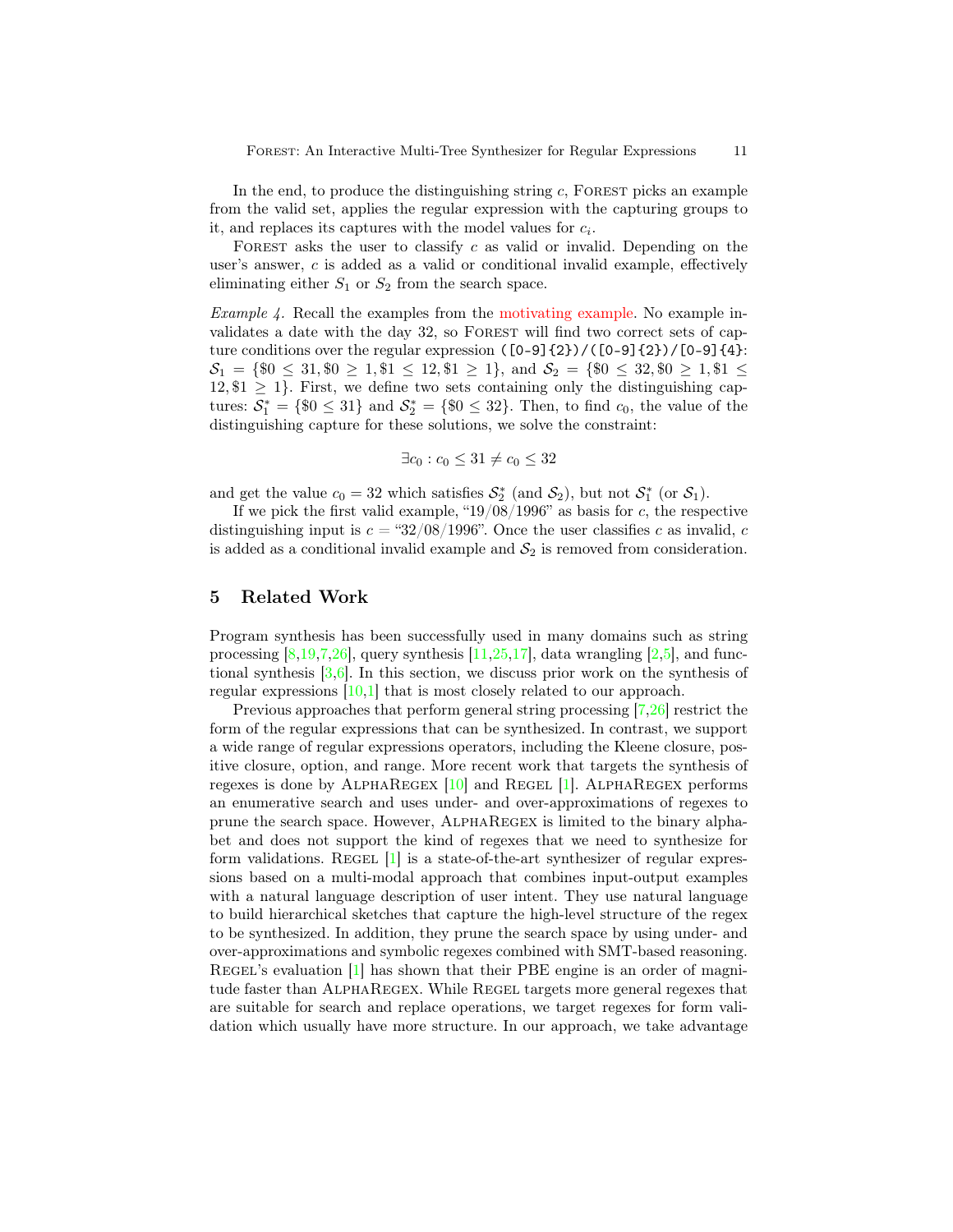of this structure to split the problem into independent subproblems. This can be seen as a special case of sketching [\[22\]](#page-17-5) where each hole is independent. Our pruning techniques are orthogonal to the ones used by Regel and are based on removing equivalent regexes prior to the search and to remove equivalent failed regexes during search. To the best of our knowledge, no previous work focused on the synthesis of conditions over capturing groups.

Instead of using input-output examples, there are other approaches that synthesize regexes solely from natural language  $[9,12,27]$  $[9,12,27]$  $[9,12,27]$ . We see these approaches as orthogonal to ours and expect that Forest can be improved by hints provided by a natural language component such as was done in Regel.

## 6 Experimental Results

Implementation. FOREST is open-source and publicly available at [https://github.](https://github.com/Marghrid/FOREST) [com/Marghrid/FOREST.](https://github.com/Marghrid/FOREST) FOREST is implemented in Python 3.8 on top of TRINity, a general-purpose synthesis framework [\[13\]](#page-16-17). All SMT formulas are solved using the Z3 SMT solver, version 4.8.9 [\[15\]](#page-16-12). To find distinguishing inputs in regular expression synthesis, Forest uses Z3's theory of regular expressions [\[23\]](#page-17-4). To check the enumerated regexes against the examples, we use Python's regex li-brary [\[18\]](#page-16-18). The results presented herein were obtained using an Intel(R)  $Xeon(R)$ Silver 4110 CPU @ 2.10GHz, with 64GB of RAM, running Debian GNU/Linux 10. All processes were run with a time limit of one hour.

Benchmarks. To evaluate Forest, we used 64 benchmarks based on real-world form-validation regular expressions. These were collected from regular expression validators in validation frameworks and from regexlib  $[20]$ , where users can upload their own regexes. Among these 64 benchmarks there are different formats: national IDs, identifiers of products, date and time, vehicle registration numbers, postal codes, email and phone numbers. For each benchmark, we generated a set of string examples. All 64 benchmarks require a regular expression to validate the examples, but only 7 require capture conditions. On average, each instance is composed of 13.2 valid examples (ranging from 4 to 33) and 9.3 invalid (ranging from 2 to 38). The 7 instances that target capture conditions have on average 6.3 conditional invalid examples (ranging from 4 to 8).

The goal of this experimental evaluation is to answer the following questions:

Q1: How does FOREST compare against REGEL? [\(section 6.1\)](#page-13-0)

Q2: How does pruning affect multi-tree's time performance? [\(section 6.2\)](#page-13-1)

Q3: How does static multi-tree improve on dynamic multi-tree? [\(section 6.2\)](#page-13-1)

Q4: How does multi-tree compare against other encodings? [\(section 6.3\)](#page-14-0)

Q5: How many examples are required to return a correct solution? [\(section 6.4\)](#page-15-0)

Forest, by default, uses static multi-tree (when possible) with pruning. It correctly solves 31 benchmarks (48%) in under 10 seconds. In one hour, Forest solves 47 benchmarks (73%), with 96% accuracy: only two solutions did not correspond to the desired regex validation. FOREST disambiguates only among programs at the same depth, and so if the first solution is not at the same depth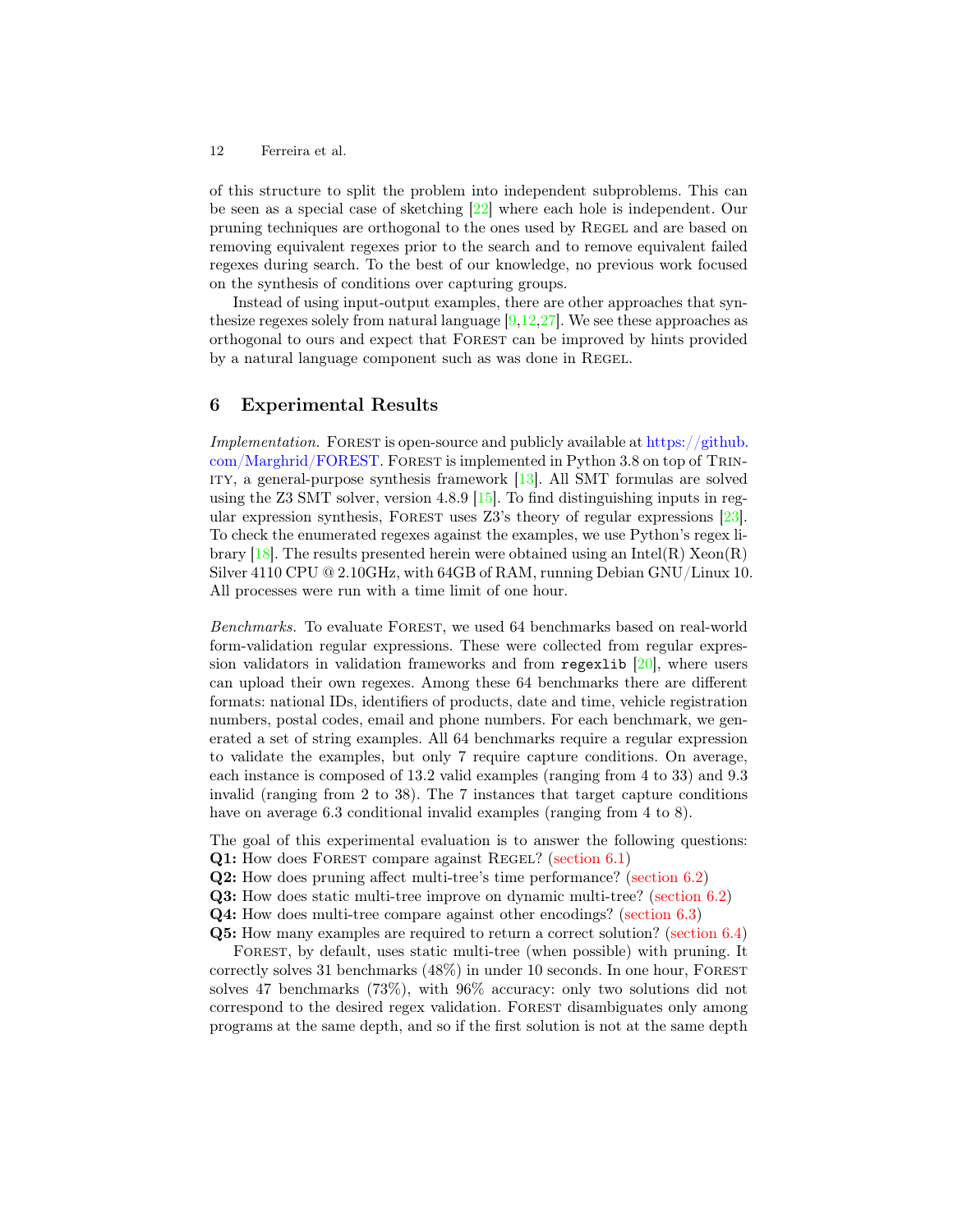<span id="page-12-0"></span>Table 1: Comparison of time performance using different synthesis methods

| Timeout (s)                                     |     | 60             | 3600 |
|-------------------------------------------------|-----|----------------|------|
| FOREST (with interaction)                       | -31 | 39             | 47   |
| FOREST's 1 <sup>st</sup> regex (no interaction) | 40  | 46             | 50   |
| Multi-tree $w/o$ pruning                        | 20  | 32             | 38   |
| Dynamic-only multi-tree                         | 5   | 10             | 18   |
| $k$ -tree                                       | 4   | 9              | 15   |
| Line-based $(w/o~pruning)$                      | 4   | $\overline{4}$ | 12   |
| REGEL                                           | 29  | 38             | 47   |
| REGEL PBE                                       | 5   |                | 23   |

<span id="page-12-1"></span>

Figure 5: Instances solved using different methods

as the correct one, the correct solution is never found. After 1 hour of running time, Forest is interrupted, but it prints its current best validation before terminating. After the timeout, FOREST returned 3 more regexes, 2 of which the correct solution for the benchmark. In all benchmarks to which Forest returns a solution, the first matching regular expression is found in under 10 minutes. In 40 benchmarks, the first regex is found in under 10 seconds. The rest of the time is spent disambiguating the input examples. FOREST interacts with the user to disambiguate the examples in 27 benchmarks. Overall, it asks 1.8 questions and spends 38.6 seconds computing distinguishing inputs, on average.

Regarding the synthesis of capture conditions, in 5 of the benchmarks, we need only 2 capturing groups and at most 4 conditions. In these instances, the conditions' synthesis takes under 2 seconds. The remaining 2 benchmarks need 4 capturing groups and take longer: 99 seconds to synthesize 4 conditions and 1068 seconds for 6 conditions. During capture conditions synthesis, FOREST interacts 7.14 times and takes 0.1 seconds to compute distinguishing inputs, on average.

[Table 1](#page-12-0) shows the number of instances solved in under 10, 60 and 3600 seconds using Forest, as well as using the different variations of the synthesizer which will be described in the following sections. The cactus plot in [Figure 5](#page-12-1)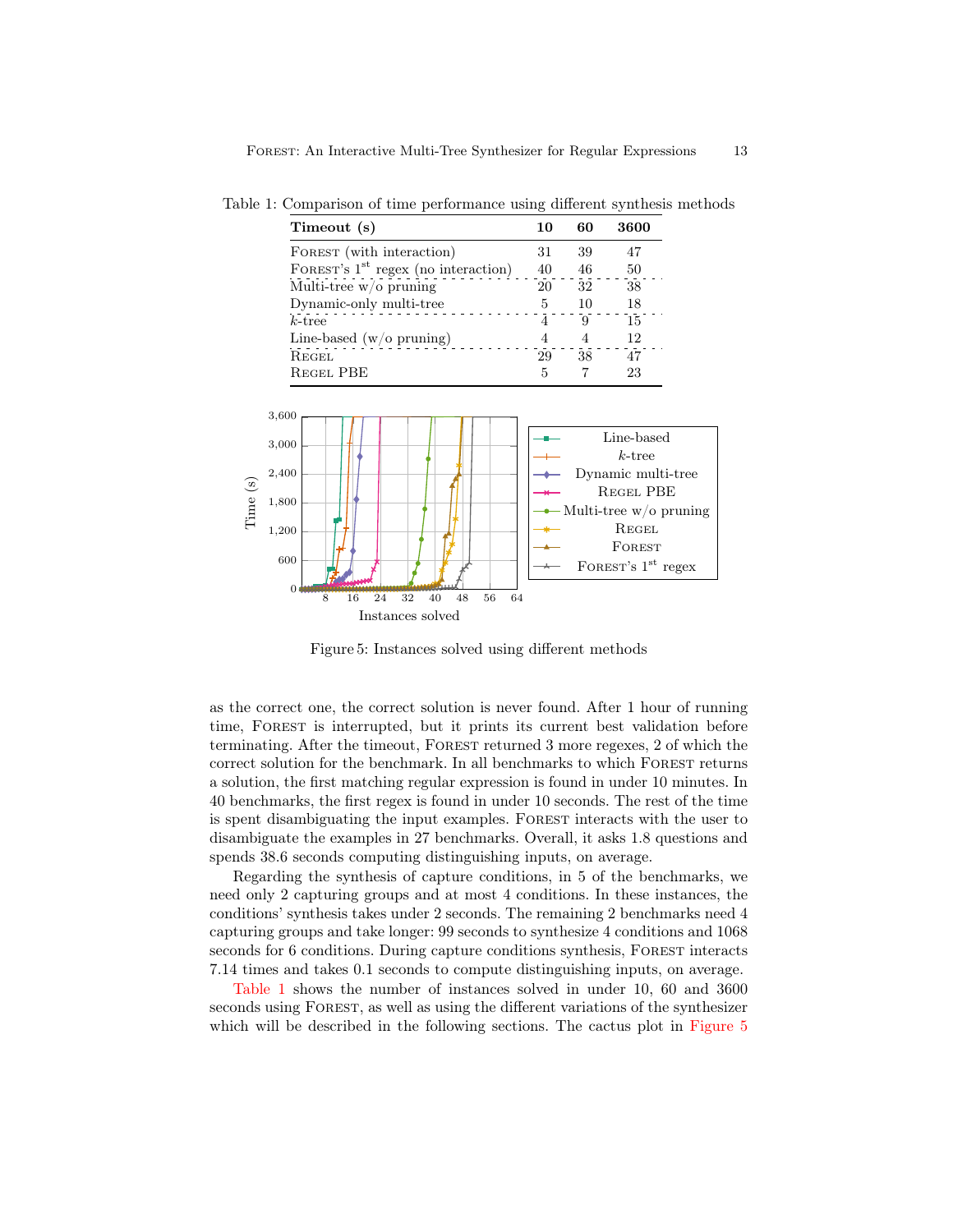shows the cumulative synthesis time on the y-axis plotted against the number of benchmarks solved by each variation of Forest (on the x-axis). The synthesis methods that correspond to lines more to the right of the plot are able to solve more benchmarks in less time. We also compare solving times with REGEL  $[1]$ . Regel takes as input examples and a natural description of user intent. We consider not only the complete Regel synthesizer, but also the PBE engine of Regel by itself, which we denote by Regel PBE.

#### <span id="page-13-0"></span>6.1 Comparison with Regel

As mentioned in [section 5,](#page-10-0) REGEL's synthesis procedure is split into two steps: sketch generation (using a natural language description of desired behavior) and sketch completion (using input-output examples). To compare REGEL and FOR-EST, we extended our 64 form validation benchmarks with a natural language description. To assess the importance of the natural language description, we also ran Regel using only its PBE engine. Sketch generation took on average 60 seconds per instance, and successfully generated a sketch for 63 instances. The remaining instance was run without a sketch. We considered only the highest ranked sketch for each instance. In [Table 1](#page-12-0) we show how many instances can be solved with different time limits for sketch completion; note that these values do not include the sketch generation time. Regel returned a regular expression for 47 instances within the time limit. Since REGEL does not implement a disambiguation procedure, the returned regular expression does not always exhibit the desired behavior, even though it correctly classifies all examples. Of the 47 synthesized expressions, 31 exhibit the desired intent. This is a 66% accuracy, which is the same as FOREST without disambiguation (FOREST's  $1<sup>st</sup>$  regex) but it is much lower than Forest with disambiguation at 96%. We also observe that REGEL's performance is severely impaired when using only its PBE engine.

51 out of the 63 generated sketches are of the form  $\Box \{S_1, ..., S_n\}$ , where each  $S_i$  is a concrete sub-regex, i.e., has no holes. This construct indicates the desired regex must contain at least one of  $S_1, ..., S_n$ , and contains no information about the top-level operators that are used to connect them. 22 of the 47 synthesized regexes are based on sketches of that form, and they result from the direct concatenation of all components in the sketch. No new components are generated during sketch completion. Thus, most of REGEL's sketches could be integrated into Forest, whose multi-tree structure holds precisely those top-level operators that were missing from Regel's sketches.

## <span id="page-13-1"></span>6.2 Impact of pruning the search space and splitting examples

To evaluate the impact of pruning the search space as described in [section 3.2,](#page-6-0) we ran FOREST with all pruning techniques disabled. In the scatter plot in [Figure 6a,](#page-14-1) we can compare the solving time on each benchmark with and without pruning. Each mark in the plot represents an instance. The value on the y-axis shows the synthesis time of multi-tree with pruning disabled and the value on the xaxis the synthesis time with pruning enabled. The marks above the  $y = x$  line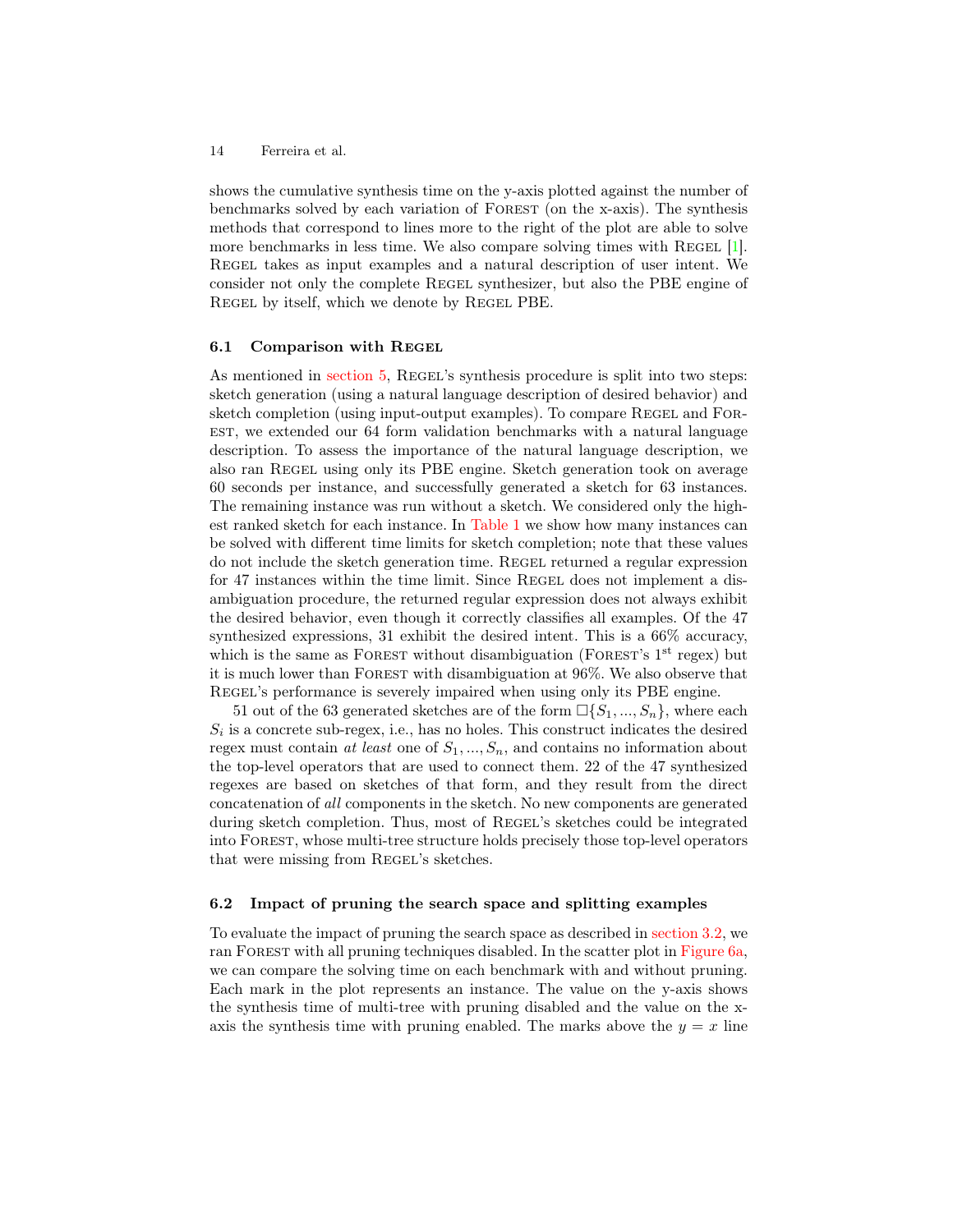<span id="page-14-1"></span>

Figure 6: Comparison of synthesis time using different variations of FOREST.

(also represented in the plot) represent problems that took longer to synthesize without pruning than with pruning. On average, with pruning, FOREST can synthesize regexes in 42% of the time and enumerates about 15% of the regexes before returning. There is no significant change in the number of interactions before returning the desired solution.

Forest is able to split the examples and use static multi-tree as described in [section 3.2](#page-6-1) in 52 benchmarks (81%). The remaining 12 are solved using dynamic multi-tree. To assess the impact of using static multi-tree we ran FOREST with a version of the multi-tree enumerator that does not split the examples, and jumps directly to dynamic multi-tree solving. In the scatter plot in [Figure 6b,](#page-14-1) we compare the solving times of each benchmark. Using static multi-tree when possible, FOREST requires, on average, less than two thirds of the time  $(59.1\%)$  to return the desired regex for benchmarks solved by both methods. Furthermore, with static multi-tree Forest can synthesize more complex regexes: the maximum number of nodes in a solution returned by dynamic multi-tree is 12 (avg. 6.7), while complete multi-tree synthesizes regexes of up to 24 nodes (avg. 10.3).

#### <span id="page-14-0"></span>6.3 Multi-tree versus  $k$ -tree and line-based encodings

To evaluate the performance of multi-tree enumeration, we ran Forest with two other enumeration encodings: k-tree and line-based. The latter is a state of the art encoding for the synthesis of SQL queries [\[17\]](#page-16-7). k-tree is the default enumerator in TRINITY  $[13]$ , and the line-based enumerator is available in SQUARES  $[16]$ . The k-tree encoding has a very similar structure to that of multi-tree, so our pruning techniques were easily applied to this encoding. On the other hand, line-based encoding is intrinsically different, so the pruning techniques were not implemented. We compare the line-based encoding to multi-tree without pruning. In every other aspect, the three encodings were run in the same conditions, using FOREST's regex DSL.  $k$ -tree is able to synthesize programs with up to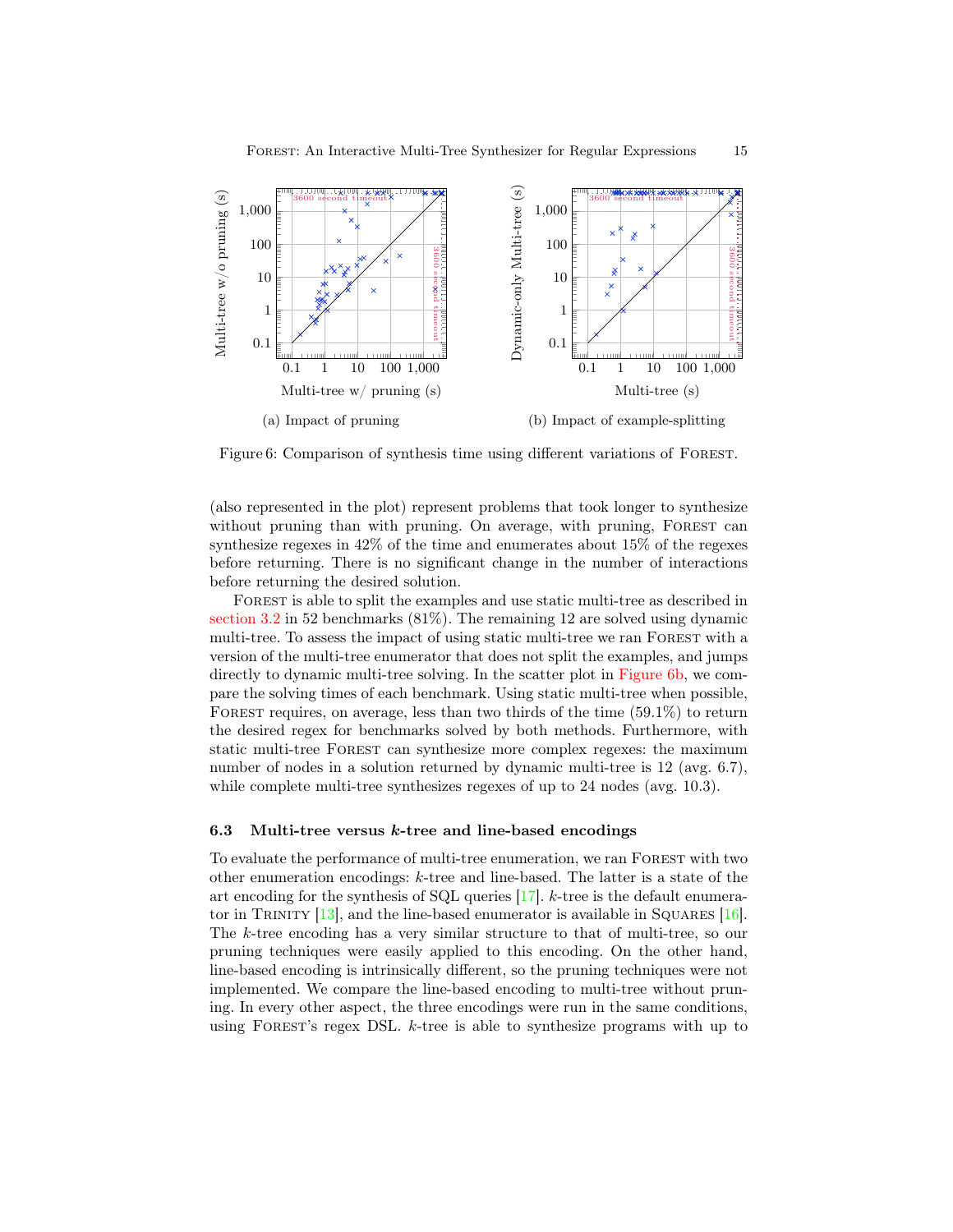10 nodes, while the line-based encoding synthesizes programs of up to 9 nodes. Neither encoding outperforms multi-tree.

As seen in [Table 1,](#page-12-0) line-based encoding does not outperform the tree-based encodings for the domain of regexes while it was much better for the domain of SQL queries [\[17\]](#page-16-7). We conjecture this disparity arises from the different nature of DSLs. Most SQL queries, when represented as a tree, leave many branches of the tree unused, which results in a much larger tree and SMT encoding.

#### <span id="page-15-0"></span>6.4 Impact of fewer examples

To assess the impact of providing fewer examples on the accuracy of the solution, we ran FOREST with modified versions of each benchmark. First, each benchmark was run with at most 10 valid and 10 invalid examples, chosen randomly among all examples. Conditional invalid examples are already very few per instance, so these were not altered. The accuracy of the returned regexes is slightly lower.

With only 10 valid and 10 invalid examples, FOREST returns the correct regex in 93.5% of the benchmarks, which represents a decrease of only 2.5% relative to the results with all examples. We also saw an increase in the number of interactions before returning, since fewer examples are likely to be more ambiguous. With only 10 examples, FOREST interacts on average 2.2 times per benchmark, which represents an increase of about a fifth. The increase in the number of interactions reflects on a small increase in the synthesis time (less than  $1\%$ ).

After, we reduced the number of examples even further: only 5 valid and 5 invalid. The accuracy of FOREST in this setting was reduced to  $71\%$ . On average, it interacted 4.3 times per benchmark, which is over two times more than before.

## 7 Conclusions and Future Work

Regexes are commonly used to enforce patterns and validate the input fields of digital forms. However, writing regex validations requires specialized knowledge that not all users possess. We have presented a new algorithm for synthesis of regex validations from examples that leverages the common structure shared between valid examples. Our experimental evaluation shows that the multi-tree representation synthesizes three times more regexes than previous representations in the same amount of time and, together with the user interaction model, FOREST solves 70% of the benchmarks with the correct user intent. We verified that Forest maintains a very high accuracy with as few as 10 examples of each kind. We also observed that our approach outperforms Regel, a state-of-the-art synthesizer, in the domain of form validations.

As future work, we would like to explore the synthesis of more complex capture conditions, such as conditions depending on more than one capture. This would allow more restrictive validations; for example, in a date, the possible values for the day could depend on the month. Another possible extension to FOREST is to automatically separate invalid from conditional invalid examples, making this distinction imperceptible to the user.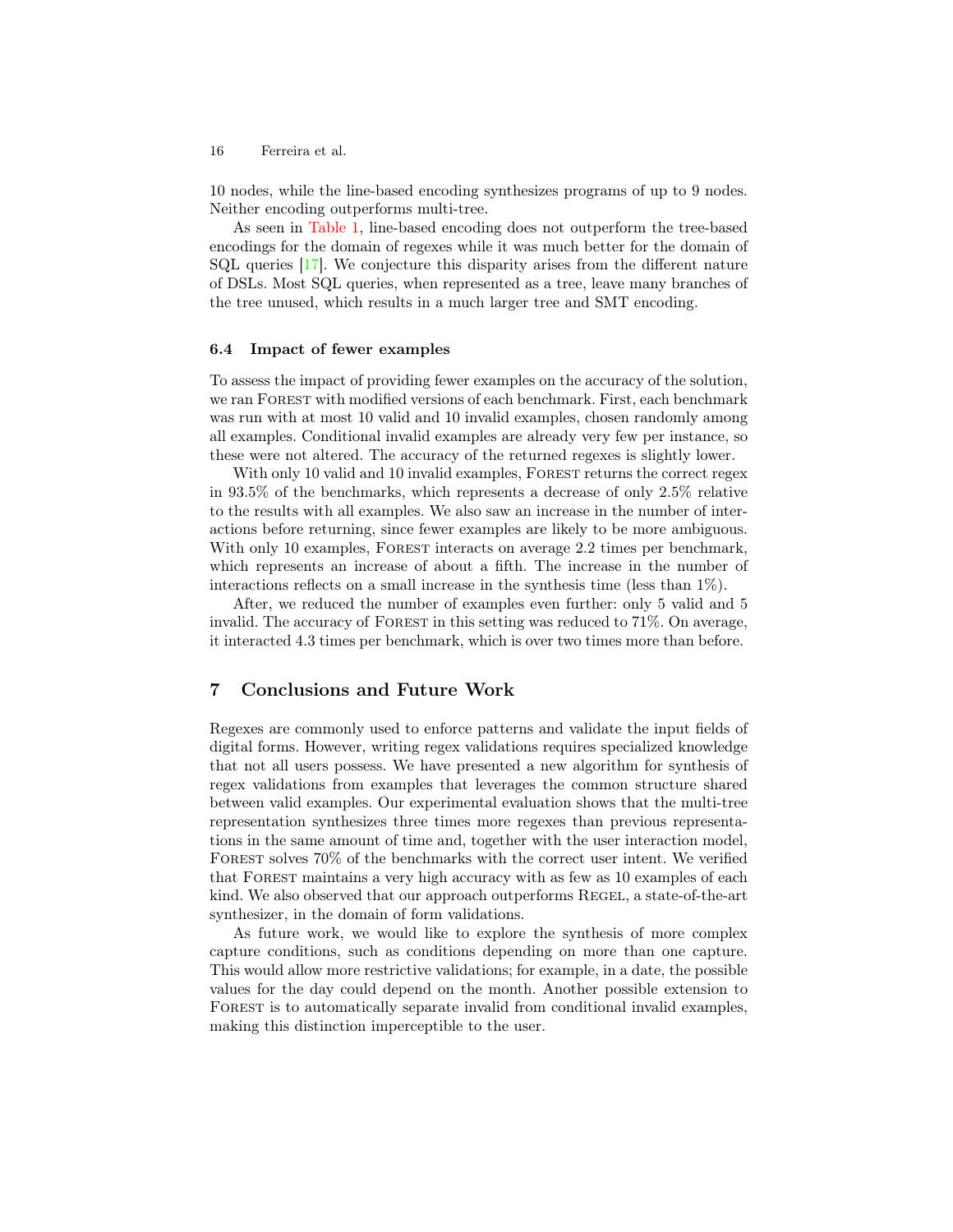## References

- <span id="page-16-0"></span>1. Chen, Q., Wang, X., Ye, X., Durrett, G., Dillig, I.: Multi-modal synthesis of regular expressions. In: PLDI. ACM (2020)
- <span id="page-16-9"></span>2. Chen, Y., Martins, R., Feng, Y.: Maximal multi-layer specification synthesis. In: ESEC/SIGSOFT FSE. pp. 602–612. ACM (2019)
- <span id="page-16-15"></span>3. Fedyukovich, G., Gupta, A.: Functional synthesis with examples. In: CP. Lecture Notes in Computer Science, vol. 11802, pp. 547–564. Springer (2019)
- <span id="page-16-5"></span>4. Feng, Y., Martins, R., Bastani, O., Dillig, I.: Program synthesis using conflictdriven learning. In: PLDI. pp. 420–435. ACM (2018)
- <span id="page-16-6"></span>5. Feng, Y., Martins, R., Geffen, J.V., Dillig, I., Chaudhuri, S.: Component-based synthesis of table consolidation and transformation tasks from examples. In: PLDI. pp. 422–436. ACM (2017)
- <span id="page-16-16"></span>6. Golia, P., Roy, S., Meel, K.S.: Manthan: A data driven approach for boolean function synthesis. In: CAV. Springer (2020)
- <span id="page-16-3"></span>7. Gulwani, S.: Automating string processing in spreadsheets using input-output examples. In: POPL. pp. 317–330. ACM (2011)
- <span id="page-16-13"></span>8. Kini, D., Gulwani, S.: Flashnormalize: Programming by examples for text normalization. In: IJCAI. pp. 776–783. AAAI Press (2015)
- <span id="page-16-1"></span>9. Kushman, N., Barzilay, R.: Using semantic unification to generate regular expressions from natural language. In: HLT-NAACL. pp. 826–836. The Association for Computational Linguistics (2013)
- <span id="page-16-4"></span>10. Lee, M., So, S., Oh, H.: Synthesizing regular expressions from examples for introductory automata assignments. In: GPCE. pp. 70–80. ACM (2016)
- <span id="page-16-10"></span>11. Li, H., Chan, C., Maier, D.: Query from examples: An iterative, data-driven approach to query construction. Proc. VLDB Endow. 8(13), 2158–2169 (2015)
- <span id="page-16-2"></span>12. Locascio, N., Narasimhan, K., DeLeon, E., Kushman, N., Barzilay, R.: Neural generation of regular expressions from natural language with minimal domain knowledge. In: EMNLP. pp. 1918–1923. The Association for Computational Linguistics (2016)
- <span id="page-16-17"></span>13. Martins, R., Chen, J., Chen, Y., Feng, Y., Dillig, I.: Trinity: An Extensible Synthesis Framework for Data Science. PVLDB 12(12), 1914–1917 (2019)
- <span id="page-16-11"></span>14. Mayer, M., Soares, G., Grechkin, M., Le, V., Marron, M., Polozov, O., Singh, R., Zorn, B.G., Gulwani, S.: User interaction models for disambiguation in programming by example. In: UIST. pp. 291–301. ACM (2015)
- <span id="page-16-12"></span>15. de Moura, L.M., Bjørner, N.: Z3: an efficient SMT solver. In: TACAS. Lecture Notes in Computer Science, vol. 4963, pp. 337–340. Springer (2008)
- <span id="page-16-20"></span>16. Orvalho, P., Terra-Neves, M., Ventura, M., Martins, R., Manquinho, V.M.: Squares. [https://squares-sql.github.io,](https://squares-sql.github.io) accessed on May 27, 2020
- <span id="page-16-7"></span>17. Orvalho, P., Terra-Neves, M., Ventura, M., Martins, R., Manquinho, V.M.: Encodings for enumeration-based program synthesis. In: CP. Lecture Notes in Computer Science, vol. 11802, pp. 583–599. Springer (2019)
- <span id="page-16-18"></span>18. Python Software Foundation: Python3's regular expression module re. [https://](https://docs.python.org/3/library/re.html) [docs.python.org/3/library/re.html,](https://docs.python.org/3/library/re.html) accessed on October 11, 2020
- <span id="page-16-14"></span>19. Raza, M., Gulwani, S.: Automated data extraction using predictive program synthesis. In: AAAI. pp. 882–890. AAAI Press (2017)
- <span id="page-16-19"></span>20. Regular Expression Library: [www.regexlib.com,](www.regexlib.com) accessed on May 27, 2020
- <span id="page-16-8"></span>21. Reynolds, A., Barbosa, H., Nötzli, A., Barrett, C.W., Tinelli, C.: cvc4sy: Smart and fast term enumeration for syntax-guided synthesis. In: CAV. Lecture Notes in Computer Science, vol. 11562, pp. 74–83. Springer (2019)